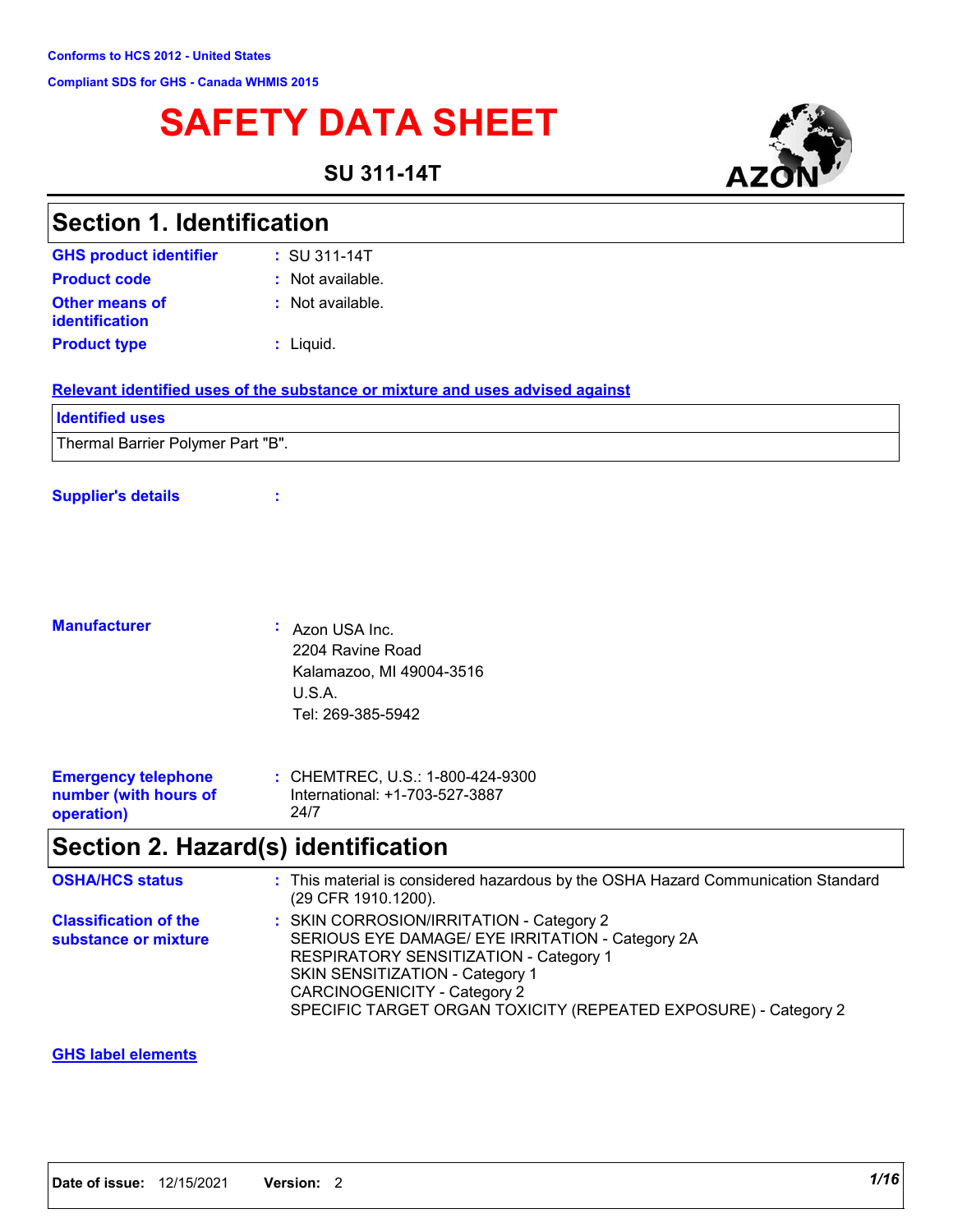## **Section 2. Hazard(s) identification**

| <b>Hazard pictograms</b>                        |                                                                                                                                                                                                                                                                                                                                                                                                                                                                                                                                                                                                                                                                                                                                  |
|-------------------------------------------------|----------------------------------------------------------------------------------------------------------------------------------------------------------------------------------------------------------------------------------------------------------------------------------------------------------------------------------------------------------------------------------------------------------------------------------------------------------------------------------------------------------------------------------------------------------------------------------------------------------------------------------------------------------------------------------------------------------------------------------|
| <b>Signal word</b>                              | : Danger                                                                                                                                                                                                                                                                                                                                                                                                                                                                                                                                                                                                                                                                                                                         |
| <b>Hazard statements</b>                        | : H315 - Causes skin irritation.<br>H317 - May cause an allergic skin reaction.<br>H319 - Causes serious eye irritation.<br>H334 - May cause allergy or asthma symptoms or breathing difficulties if inhaled.<br>H351 - Suspected of causing cancer.<br>H373 - May cause damage to organs through prolonged or repeated exposure.<br>(respiratory system)                                                                                                                                                                                                                                                                                                                                                                        |
| <b>Precautionary statements</b>                 |                                                                                                                                                                                                                                                                                                                                                                                                                                                                                                                                                                                                                                                                                                                                  |
| <b>Prevention</b>                               | : P201 - Obtain special instructions before use.<br>P202 - Do not handle until all safety precautions have been read and understood.<br>P280 - Wear protective gloves, protective clothing and eye or face protection.<br>P284 - Wear respiratory protection.<br>P260 - Do not breathe vapor.<br>P264 - Wash thoroughly after handling.<br>P272 - Contaminated work clothing should not be allowed out of the workplace.                                                                                                                                                                                                                                                                                                         |
| <b>Response</b>                                 | : P308 + P313 - IF exposed or concerned: Get medical advice or attention.<br>P304 + P340 - IF INHALED: Remove person to fresh air and keep comfortable for<br>breathing.<br>P342 + P311 - If experiencing respiratory symptoms: Call a POISON CENTER or doctor.<br>P362 + P364 - Take off contaminated clothing and wash it before reuse.<br>P302 + P352 - IF ON SKIN: Wash with plenty of water.<br>P333 + P313 - If skin irritation or rash occurs: Get medical advice or attention.<br>P305 + P351 + P338 - IF IN EYES: Rinse cautiously with water for several minutes.<br>Remove contact lenses, if present and easy to do. Continue rinsing.<br>P337 + P313 - If eye irritation persists: Get medical advice or attention. |
| <b>Storage</b>                                  | : P405 - Store locked up.                                                                                                                                                                                                                                                                                                                                                                                                                                                                                                                                                                                                                                                                                                        |
| <b>Disposal</b>                                 | : P501 - Dispose of contents and container in accordance with all local, regional, national<br>and international regulations.                                                                                                                                                                                                                                                                                                                                                                                                                                                                                                                                                                                                    |
| <b>Hazards not otherwise</b><br>classified (US) | : None known.                                                                                                                                                                                                                                                                                                                                                                                                                                                                                                                                                                                                                                                                                                                    |

# **Section 3. Composition/information on ingredients**

| Substance/mixture                              | : Mixture          |
|------------------------------------------------|--------------------|
| <b>Other means of</b><br><b>identification</b> | $:$ Not available. |
|                                                |                    |

| <b>Ingredient name</b>                                           | $%$ (w/w) | <b>CAS number</b> |
|------------------------------------------------------------------|-----------|-------------------|
| 2,2' -Oxybisethanol                                              | $7 - 13$  | 111-46-6          |
| Ethanediol                                                       | $1 - 5$   | $107 - 21 - 1$    |
| Isocyanic acid, polymethylenepolyphenylene ester                 | $1 - 5$   | 9016-87-9         |
| 4,4'-Methylenediphenyl Diisocyanate                              | $1 - 5$   | 101-68-8          |
| N-[3-(dimethylamino)propyl]-N,N',N'-trimethylpropane-1,3-diamine | $1 - 5$   | 3855-32-1         |
| o-(p-Isocyanatobenzyl)phenyl isocyanate                          | $0.1 - 1$ | 5873-54-1         |

**United States: The exact percentage (concentration) in the composition has been withheld as a trade secret in accordance with paragraph (i) of §1910.1200.**

**Canada: The exact percentage (concentration) in the composition has been withheld as a trade secret in accordance with the amended HPR as of April 2018.**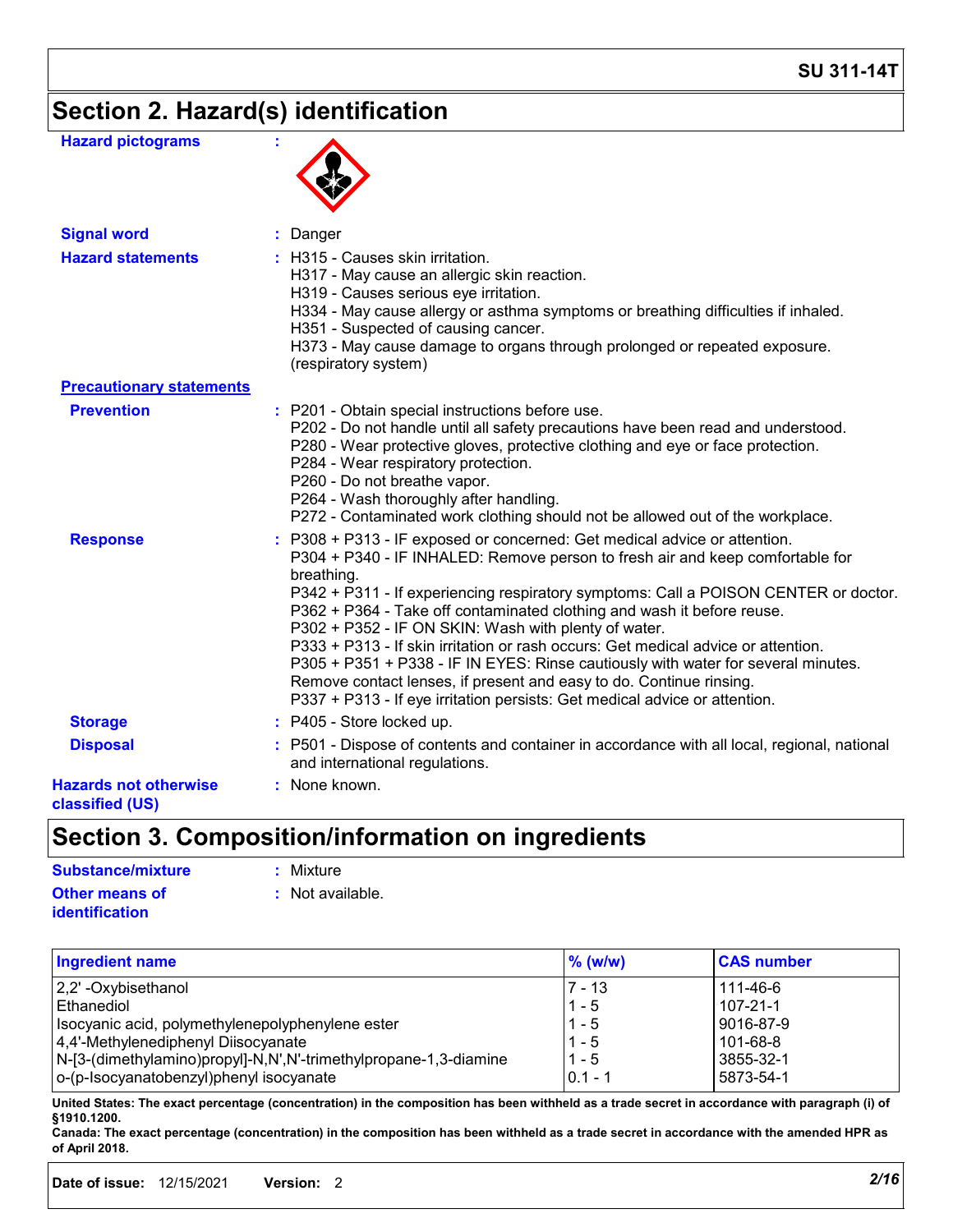### **Section 3. Composition/information on ingredients**

**There are no additional ingredients present which, within the current knowledge of the supplier and in the concentrations applicable, are classified and hence require reporting in this section.**

**Occupational exposure limits, if available, are listed in Section 8.**

### **Section 4. First aid measures**

| <b>Description of necessary first aid measures</b> |                                                                                                                                                                                                                                                                                                                                                                                                                                                                                                                                                                                                                                                                                                                                                                                                                                                                                                                                                                                       |  |  |
|----------------------------------------------------|---------------------------------------------------------------------------------------------------------------------------------------------------------------------------------------------------------------------------------------------------------------------------------------------------------------------------------------------------------------------------------------------------------------------------------------------------------------------------------------------------------------------------------------------------------------------------------------------------------------------------------------------------------------------------------------------------------------------------------------------------------------------------------------------------------------------------------------------------------------------------------------------------------------------------------------------------------------------------------------|--|--|
| <b>Eye contact</b>                                 | : Immediately flush eyes with plenty of water, occasionally lifting the upper and lower<br>eyelids. Check for and remove any contact lenses. Continue to rinse for at least 20<br>minutes. Get medical attention.                                                                                                                                                                                                                                                                                                                                                                                                                                                                                                                                                                                                                                                                                                                                                                     |  |  |
| <b>Inhalation</b>                                  | : Remove victim to fresh air and keep at rest in a position comfortable for breathing. If it<br>is suspected that fumes are still present, the rescuer should wear an appropriate mask<br>or self-contained breathing apparatus. If not breathing, if breathing is irregular or if<br>respiratory arrest occurs, provide artificial respiration or oxygen by trained personnel. It<br>may be dangerous to the person providing aid to give mouth-to-mouth resuscitation.<br>Get medical attention. If necessary, call a poison center or physician. If unconscious,<br>place in recovery position and get medical attention immediately. Maintain an open<br>airway. Loosen tight clothing such as a collar, tie, belt or waistband. In case of<br>inhalation of decomposition products in a fire, symptoms may be delayed. The exposed<br>person may need to be kept under medical surveillance for 48 hours. In the event of<br>any complaints or symptoms, avoid further exposure. |  |  |
| <b>Skin contact</b>                                | : Wash with plenty of soap and water. Wash contaminated clothing thoroughly with water<br>before removing it, or wear gloves. Continue to rinse for at least 20 minutes. Get<br>medical attention. In the event of any complaints or symptoms, avoid further exposure.<br>Wash clothing before reuse. Clean shoes thoroughly before reuse.                                                                                                                                                                                                                                                                                                                                                                                                                                                                                                                                                                                                                                            |  |  |
| <b>Ingestion</b>                                   | : Wash out mouth with water. Remove dentures if any. If material has been swallowed<br>and the exposed person is conscious, give small quantities of water to drink. Stop if the<br>exposed person feels sick as vomiting may be dangerous. Do not induce vomiting<br>unless directed to do so by medical personnel. If vomiting occurs, the head should be<br>kept low so that vomit does not enter the lungs. Get medical attention. Never give<br>anything by mouth to an unconscious person. If unconscious, place in recovery position<br>and get medical attention immediately. Maintain an open airway. Loosen tight clothing<br>such as a collar, tie, belt or waistband.                                                                                                                                                                                                                                                                                                     |  |  |

|                                       | <u>Most important symptoms/effects, acute and delayed</u>                                      |
|---------------------------------------|------------------------------------------------------------------------------------------------|
| <b>Potential acute health effects</b> |                                                                                                |
| Eye contact                           | : Causes serious eye irritation.                                                               |
| <b>Inhalation</b>                     | : May cause allergy or asthma symptoms or breathing difficulties if inhaled.                   |
| <b>Skin contact</b>                   | : Causes skin irritation. May cause an allergic skin reaction.                                 |
| <b>Ingestion</b>                      | : No known significant effects or critical hazards.                                            |
| <b>Over-exposure signs/symptoms</b>   |                                                                                                |
| Eye contact                           | : Adverse symptoms may include the following:<br>pain or irritation<br>watering<br>redness     |
| <b>Inhalation</b>                     | : Adverse symptoms may include the following:<br>wheezing and breathing difficulties<br>asthma |
| <b>Skin contact</b>                   | : Adverse symptoms may include the following:<br>irritation<br>redness                         |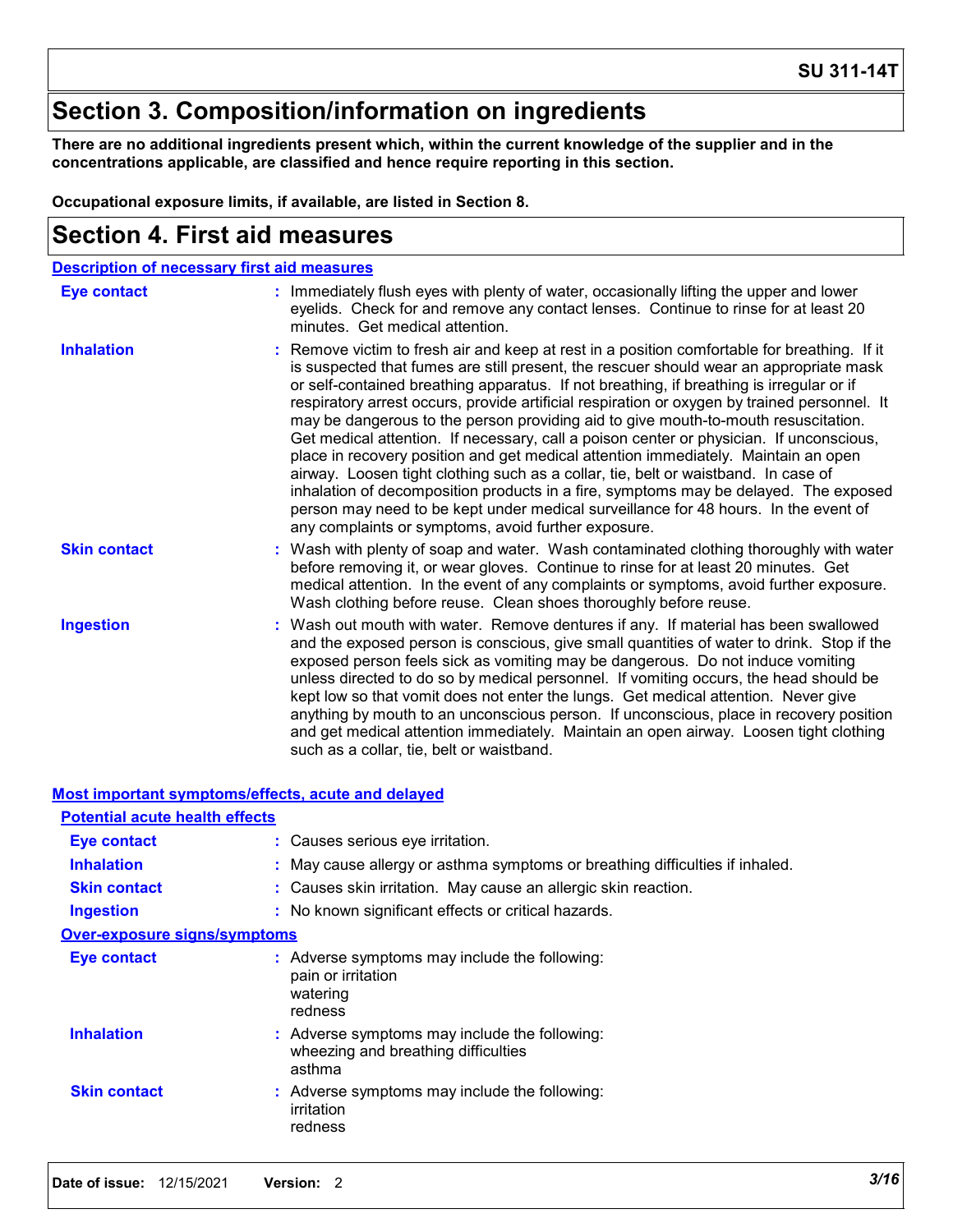### **Section 4. First aid measures**

| Ingestion |  |  |  |
|-----------|--|--|--|
|           |  |  |  |
|           |  |  |  |

**:** No known significant effects or critical hazards.

#### **Indication of immediate medical attention and special treatment needed, if necessary**

| <b>Notes to physician</b>         | : In case of inhalation of decomposition products in a fire, symptoms may be delayed.<br>The exposed person may need to be kept under medical surveillance for 48 hours.                                                                                                                                                                                                                                        |
|-----------------------------------|-----------------------------------------------------------------------------------------------------------------------------------------------------------------------------------------------------------------------------------------------------------------------------------------------------------------------------------------------------------------------------------------------------------------|
| <b>Specific treatments</b>        | : No specific treatment.                                                                                                                                                                                                                                                                                                                                                                                        |
| <b>Protection of first-aiders</b> | : No action shall be taken involving any personal risk or without suitable training. If it is<br>suspected that fumes are still present, the rescuer should wear an appropriate mask or<br>self-contained breathing apparatus. It may be dangerous to the person providing aid to<br>give mouth-to-mouth resuscitation. Wash contaminated clothing thoroughly with water<br>before removing it, or wear gloves. |

#### **See toxicological information (Section 11)**

### **Section 5. Fire-fighting measures**

| <b>Extinguishing media</b>                               |                                                                                                                                                                                                     |
|----------------------------------------------------------|-----------------------------------------------------------------------------------------------------------------------------------------------------------------------------------------------------|
| <b>Suitable extinguishing</b><br>media                   | : Use an extinguishing agent suitable for the surrounding fire.                                                                                                                                     |
| <b>Unsuitable extinguishing</b><br>media                 | : None known.                                                                                                                                                                                       |
| <b>Specific hazards arising</b><br>from the chemical     | : In a fire or if heated, a pressure increase will occur and the container may burst.                                                                                                               |
| <b>Hazardous thermal</b><br>decomposition products       | Decomposition products may include the following materials:<br>carbon dioxide<br>carbon monoxide<br>nitrogen oxides                                                                                 |
| <b>Special protective actions</b><br>for fire-fighters   | : Promptly isolate the scene by removing all persons from the vicinity of the incident if<br>there is a fire. No action shall be taken involving any personal risk or without suitable<br>training. |
| <b>Special protective</b><br>equipment for fire-fighters | Fire-fighters should wear appropriate protective equipment and self-contained breathing<br>apparatus (SCBA) with a full face-piece operated in positive pressure mode.                              |

### **Section 6. Accidental release measures**

| <b>Personal precautions, protective equipment and emergency procedures</b> |  |                                                                                                                                                                                                                                                                                                                                                                                                                  |  |  |
|----------------------------------------------------------------------------|--|------------------------------------------------------------------------------------------------------------------------------------------------------------------------------------------------------------------------------------------------------------------------------------------------------------------------------------------------------------------------------------------------------------------|--|--|
| For non-emergency<br>personnel                                             |  | : No action shall be taken involving any personal risk or without suitable training.<br>Evacuate surrounding areas. Keep unnecessary and unprotected personnel from<br>entering. Do not touch or walk through spilled material. Avoid breathing vapor or mist.<br>Provide adequate ventilation. Wear appropriate respirator when ventilation is<br>inadequate. Put on appropriate personal protective equipment. |  |  |
| For emergency responders                                                   |  | : If specialized clothing is required to deal with the spillage, take note of any information in<br>Section 8 on suitable and unsuitable materials. See also the information in "For non-<br>emergency personnel".                                                                                                                                                                                               |  |  |
| <b>Environmental precautions</b>                                           |  | : Avoid dispersal of spilled material and runoff and contact with soil, waterways, drains<br>and sewers. Inform the relevant authorities if the product has caused environmental<br>pollution (sewers, waterways, soil or air).                                                                                                                                                                                  |  |  |

#### **Methods and materials for containment and cleaning up**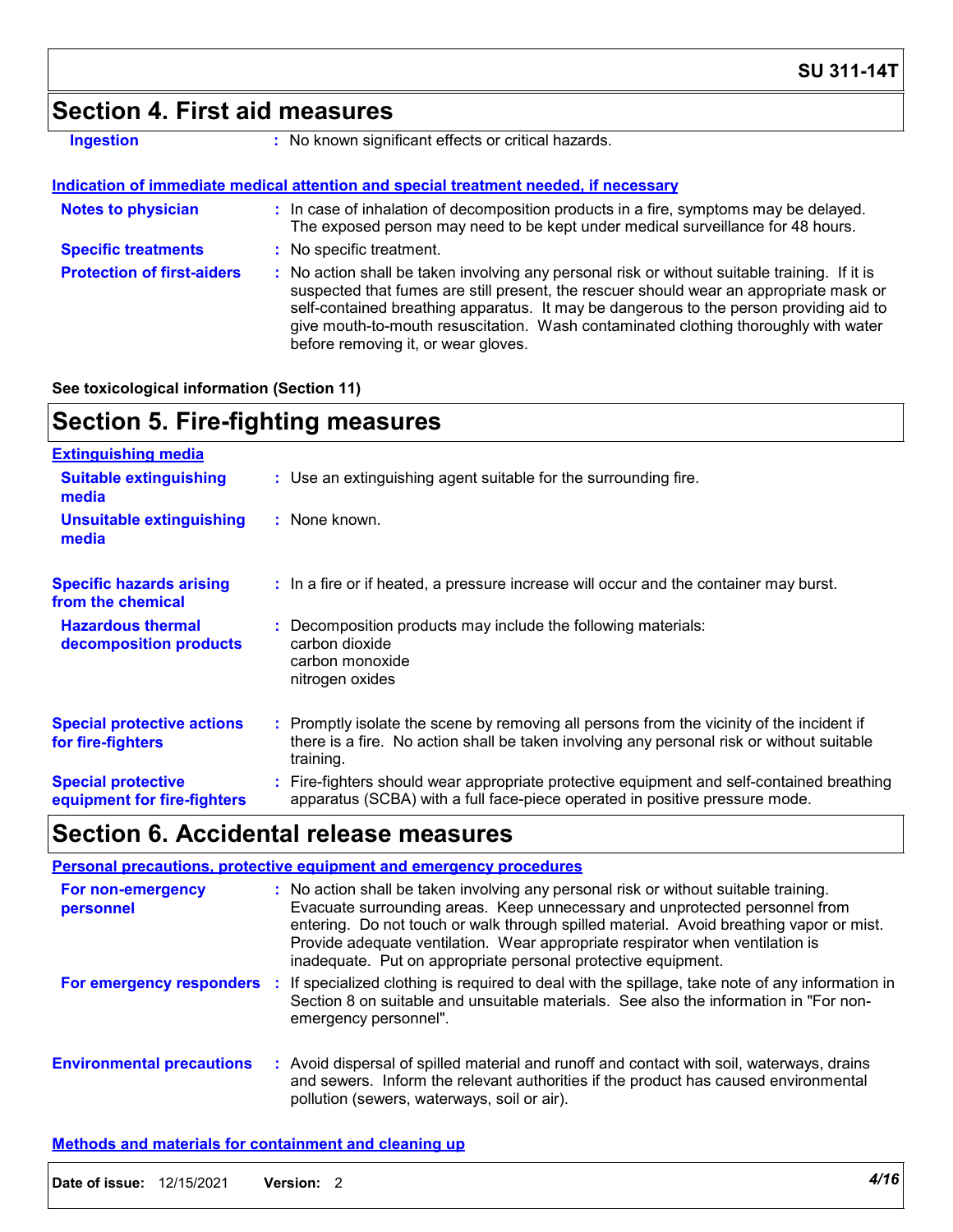### **Section 6. Accidental release measures**

| <b>Small spill</b> | : Stop leak if without risk. Move containers from spill area. Dilute with water and mop up<br>if water-soluble. Alternatively, or if water-insoluble, absorb with an inert dry material and<br>place in an appropriate waste disposal container. Dispose of via a licensed waste<br>disposal contractor.                                                                                                                                                                                                                                                                                                                                                                                                     |
|--------------------|--------------------------------------------------------------------------------------------------------------------------------------------------------------------------------------------------------------------------------------------------------------------------------------------------------------------------------------------------------------------------------------------------------------------------------------------------------------------------------------------------------------------------------------------------------------------------------------------------------------------------------------------------------------------------------------------------------------|
| <b>Large spill</b> | : Stop leak if without risk. Move containers from spill area. Approach release from<br>upwind. Prevent entry into sewers, water courses, basements or confined areas. Wash<br>spillages into an effluent treatment plant or proceed as follows. Contain and collect<br>spillage with non-combustible, absorbent material e.g. sand, earth, vermiculite or<br>diatomaceous earth and place in container for disposal according to local regulations<br>(see Section 13). Dispose of via a licensed waste disposal contractor. Contaminated<br>absorbent material may pose the same hazard as the spilled product. Note: see<br>Section 1 for emergency contact information and Section 13 for waste disposal. |

### **Section 7. Handling and storage**

#### **Precautions for safe handling**

| <b>Protective measures</b>                                                       | : Put on appropriate personal protective equipment (see Section 8). Persons with a<br>history of skin sensitization problems or asthma, allergies or chronic or recurrent<br>respiratory disease should not be employed in any process in which this product is used.<br>Avoid exposure - obtain special instructions before use. Do not handle until all safety<br>precautions have been read and understood. Do not get in eyes or on skin or clothing.<br>Do not breathe vapor or mist. Do not ingest. Use only with adequate ventilation. Wear<br>appropriate respirator when ventilation is inadequate. Keep in the original container or<br>an approved alternative made from a compatible material, kept tightly closed when not<br>in use. Empty containers retain product residue and can be hazardous. Do not reuse<br>container. |
|----------------------------------------------------------------------------------|---------------------------------------------------------------------------------------------------------------------------------------------------------------------------------------------------------------------------------------------------------------------------------------------------------------------------------------------------------------------------------------------------------------------------------------------------------------------------------------------------------------------------------------------------------------------------------------------------------------------------------------------------------------------------------------------------------------------------------------------------------------------------------------------------------------------------------------------|
| <b>Advice on general</b><br>occupational hygiene                                 | : Eating, drinking and smoking should be prohibited in areas where this material is<br>handled, stored and processed. Workers should wash hands and face before eating,<br>drinking and smoking. See also Section 8 for additional information on hygiene<br>measures.                                                                                                                                                                                                                                                                                                                                                                                                                                                                                                                                                                      |
| <b>Conditions for safe storage,</b><br>including any<br><b>incompatibilities</b> | Store in accordance with local regulations. Store in original container protected from<br>direct sunlight in a dry, cool and well-ventilated area, away from incompatible materials<br>(see Section 10) and food and drink. Store locked up. Keep container tightly closed<br>and sealed until ready for use. Containers that have been opened must be carefully<br>resealed and kept upright to prevent leakage. Do not store in unlabeled containers.<br>Use appropriate containment to avoid environmental contamination. See Section 10 for<br>incompatible materials before handling or use.                                                                                                                                                                                                                                           |

### **Section 8. Exposure controls/personal protection**

#### **Control parameters**

#### **United States**

#### **Occupational exposure limits**

| <b>Ingredient name</b>                           | <b>Exposure limits</b>                                 |
|--------------------------------------------------|--------------------------------------------------------|
| 2,2' - Oxybisethanol                             | AIHA WEEL (United States, 7/2020).                     |
|                                                  | TWA: 10 mg/m <sup>3</sup> 8 hours.                     |
| Ethanediol                                       | <b>ACGIH TLV (United States, 3/2020).</b>              |
|                                                  | STEL: 10 mg/m <sup>3</sup> 15 minutes. Form: Inhalable |
|                                                  | fraction. Aerosol only.                                |
|                                                  | STEL: 50 ppm 15 minutes. Form: Vapor                   |
|                                                  | Ifraction                                              |
|                                                  | TWA: 25 ppm 8 hours. Form: Vapor fraction              |
| Isocyanic acid, polymethylenepolyphenylene ester | None.                                                  |
| 4,4'-Methylenediphenyl Diisocyanate              | <b>ACGIH TLV (United States, 3/2020).</b>              |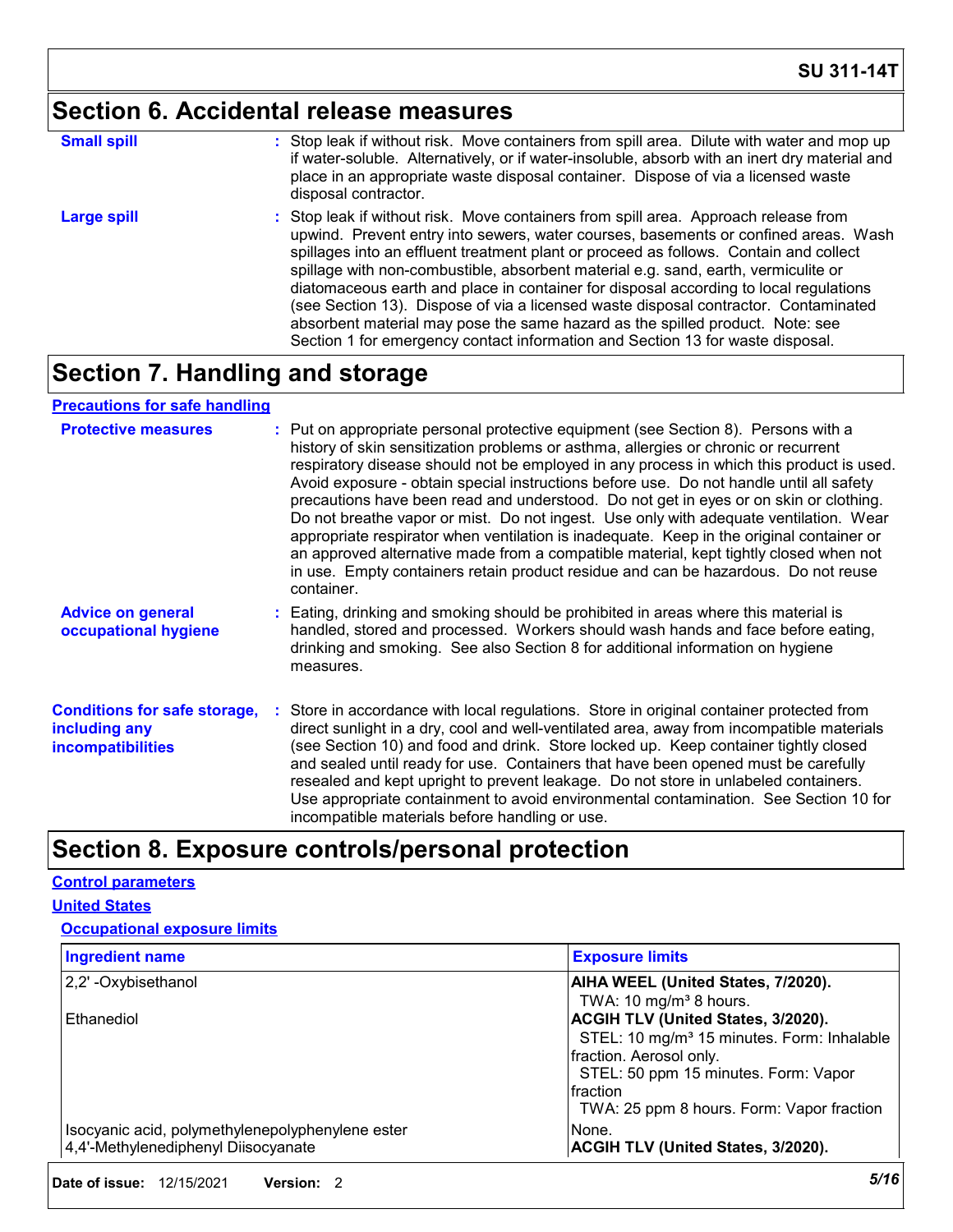# **Section 8. Exposure controls/personal protection**

|                                                                  | TWA: 0.005 ppm 8 hours.                  |
|------------------------------------------------------------------|------------------------------------------|
|                                                                  | NIOSH REL (United States, 10/2016).      |
|                                                                  | TWA: 0.05 mg/m <sup>3</sup> 10 hours.    |
|                                                                  | TWA: 0.005 ppm 10 hours.                 |
|                                                                  | CEIL: 0.2 mg/m <sup>3</sup> 10 minutes.  |
|                                                                  | CEIL: 0.02 ppm 10 minutes.               |
|                                                                  | <b>OSHA PEL (United States, 5/2018).</b> |
|                                                                  | CEIL: 0.02 ppm                           |
|                                                                  | CEIL: $0.2 \text{ mg/m}^3$               |
| N-[3-(dimethylamino)propyl]-N,N',N'-trimethylpropane-1,3-diamine | None.                                    |
| o-(p-Isocyanatobenzyl)phenyl isocyanate                          | None.                                    |

#### **Canada**

#### **Occupational exposure limits**

| <b>Ingredient name</b>                           | <b>Exposure limits</b>                                                                                                                                                                                                                                                                                                                                                                                                                                                                                                                                                                                                                                                                                                                                                                                                                                                           |
|--------------------------------------------------|----------------------------------------------------------------------------------------------------------------------------------------------------------------------------------------------------------------------------------------------------------------------------------------------------------------------------------------------------------------------------------------------------------------------------------------------------------------------------------------------------------------------------------------------------------------------------------------------------------------------------------------------------------------------------------------------------------------------------------------------------------------------------------------------------------------------------------------------------------------------------------|
| 2,2' - Oxybisethanol                             | AIHA WEEL (United States, 7/2020).                                                                                                                                                                                                                                                                                                                                                                                                                                                                                                                                                                                                                                                                                                                                                                                                                                               |
| Ethanediol                                       | TWA: 10 mg/m <sup>3</sup> 8 hours.<br><b>CA British Columbia Provincial (Canada,</b><br>1/2020).<br>C: 100 mg/m <sup>3</sup> Form: Aerosol<br>TWA: 10 mg/m <sup>3</sup> 8 hours. Form: Particulate<br>STEL: 20 mg/m <sup>3</sup> 15 minutes. Form:<br>Particulate<br>C: 50 ppm Form: Vapor<br><b>CA Saskatchewan Provincial (Canada,</b><br>7/2013).<br>CEIL: 100 mg/m <sup>3</sup> Form: Aerosol<br>CA Ontario Provincial (Canada, 6/2019).<br>Ceiling Limit: 10 mg/m <sup>3</sup> Form: Inhalable<br>particulate matter. Aerosol only.<br>STEL: 50 ppm 15 minutes. Form: Vapor<br>fraction<br>TWA: 25 ppm 8 hours. Form: Vapor fraction<br>CA Quebec Provincial (Canada, 7/2019).<br>STEV: 50 ppm 15 minutes. Form: Vapor and<br>mist<br>STEV: 127 mg/m <sup>3</sup> 15 minutes. Form: Vapor<br>and mist<br>CA Alberta Provincial (Canada, 6/2018).<br>C: $100 \text{ mg/m}^3$ |
| Isocyanic acid, polymethylenepolyphenylene ester | CA Alberta Provincial (Canada, 6/2018).<br>8 hrs OEL: 0.07 mg/m <sup>3</sup> 8 hours.<br>8 hrs OEL: 0.005 ppm 8 hours.<br><b>CA British Columbia Provincial (Canada,</b><br>$1/2020$ ).<br>TWA: 0.005 ppm 8 hours.<br>$C: 0.01$ ppm<br>CA Ontario Provincial (Canada, 6/2019).<br>Ceiling Limit: 0.02 ppm<br>TWA: 0.005 ppm 8 hours.                                                                                                                                                                                                                                                                                                                                                                                                                                                                                                                                             |
| 4,4'-Methylenediphenyl Diisocyanate              | CA Alberta Provincial (Canada, 6/2018).<br>8 hrs OEL: 0.005 ppm 8 hours.<br>8 hrs OEL: 0.05 mg/m <sup>3</sup> 8 hours.<br><b>CA British Columbia Provincial (Canada,</b><br>1/2020). Inhalation sensitizer.                                                                                                                                                                                                                                                                                                                                                                                                                                                                                                                                                                                                                                                                      |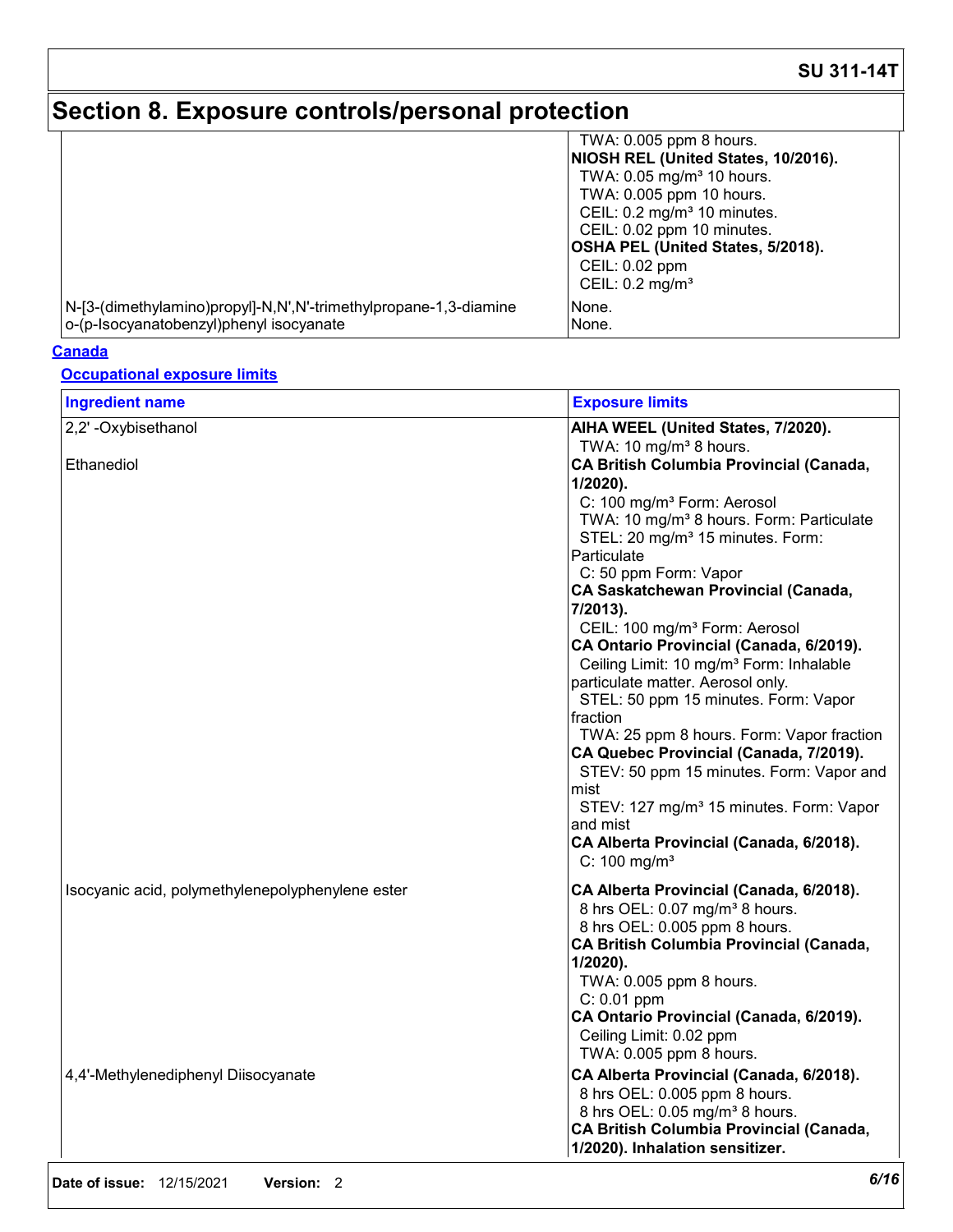# **Section 8. Exposure controls/personal protection**

|                                         |                                                | TWA: 0.005 ppm 8 hours.                                                                                                                                                                                                                                                                                                                                                                                                                                                                                                                               |  |  |  |  |
|-----------------------------------------|------------------------------------------------|-------------------------------------------------------------------------------------------------------------------------------------------------------------------------------------------------------------------------------------------------------------------------------------------------------------------------------------------------------------------------------------------------------------------------------------------------------------------------------------------------------------------------------------------------------|--|--|--|--|
|                                         |                                                | $C: 0.01$ ppm                                                                                                                                                                                                                                                                                                                                                                                                                                                                                                                                         |  |  |  |  |
|                                         |                                                | CA Quebec Provincial (Canada, 7/2019).                                                                                                                                                                                                                                                                                                                                                                                                                                                                                                                |  |  |  |  |
|                                         |                                                | Skin sensitizer.                                                                                                                                                                                                                                                                                                                                                                                                                                                                                                                                      |  |  |  |  |
|                                         |                                                | TWAEV: 0.005 ppm 8 hours.<br>TWAEV: 0.051 mg/m <sup>3</sup> 8 hours.<br><b>CA Saskatchewan Provincial (Canada,</b><br>7/2013).                                                                                                                                                                                                                                                                                                                                                                                                                        |  |  |  |  |
|                                         |                                                |                                                                                                                                                                                                                                                                                                                                                                                                                                                                                                                                                       |  |  |  |  |
|                                         |                                                |                                                                                                                                                                                                                                                                                                                                                                                                                                                                                                                                                       |  |  |  |  |
|                                         |                                                | STEL: 0.015 ppm 15 minutes.                                                                                                                                                                                                                                                                                                                                                                                                                                                                                                                           |  |  |  |  |
|                                         |                                                | TWA: 0.005 ppm 8 hours.                                                                                                                                                                                                                                                                                                                                                                                                                                                                                                                               |  |  |  |  |
|                                         |                                                | CA Ontario Provincial (Canada, 6/2019).                                                                                                                                                                                                                                                                                                                                                                                                                                                                                                               |  |  |  |  |
|                                         |                                                | Ceiling Limit: 0.02 ppm                                                                                                                                                                                                                                                                                                                                                                                                                                                                                                                               |  |  |  |  |
|                                         |                                                | TWA: 0.005 ppm 8 hours.                                                                                                                                                                                                                                                                                                                                                                                                                                                                                                                               |  |  |  |  |
| o-(p-Isocyanatobenzyl)phenyl isocyanate |                                                | <b>CA British Columbia Provincial (Canada,</b>                                                                                                                                                                                                                                                                                                                                                                                                                                                                                                        |  |  |  |  |
|                                         |                                                | $1/2020$ ).                                                                                                                                                                                                                                                                                                                                                                                                                                                                                                                                           |  |  |  |  |
|                                         |                                                | TWA: 0.005 ppm 8 hours.                                                                                                                                                                                                                                                                                                                                                                                                                                                                                                                               |  |  |  |  |
|                                         |                                                | $C: 0.01$ ppm                                                                                                                                                                                                                                                                                                                                                                                                                                                                                                                                         |  |  |  |  |
|                                         |                                                | CA Ontario Provincial (Canada, 6/2019).<br>Ceiling Limit: 0.02 ppm                                                                                                                                                                                                                                                                                                                                                                                                                                                                                    |  |  |  |  |
|                                         |                                                | TWA: 0.005 ppm 8 hours.                                                                                                                                                                                                                                                                                                                                                                                                                                                                                                                               |  |  |  |  |
|                                         |                                                |                                                                                                                                                                                                                                                                                                                                                                                                                                                                                                                                                       |  |  |  |  |
| <b>Environmental exposure</b>           | limits.                                        | : Emissions from ventilation or work process equipment should be checked to ensure                                                                                                                                                                                                                                                                                                                                                                                                                                                                    |  |  |  |  |
| <b>controls</b>                         |                                                | they comply with the requirements of environmental protection legislation.                                                                                                                                                                                                                                                                                                                                                                                                                                                                            |  |  |  |  |
| <b>Individual protection measures</b>   |                                                |                                                                                                                                                                                                                                                                                                                                                                                                                                                                                                                                                       |  |  |  |  |
| <b>Hygiene measures</b>                 |                                                | : Wash hands, forearms and face thoroughly after handling chemical products, before<br>eating, smoking and using the lavatory and at the end of the working period.<br>Appropriate techniques should be used to remove potentially contaminated clothing.<br>Contaminated work clothing should not be allowed out of the workplace. Wash<br>contaminated clothing before reusing. Ensure that eyewash stations and safety                                                                                                                             |  |  |  |  |
| <b>Eye/face protection</b>              | showers are close to the workstation location. | : Safety eyewear complying with an approved standard should be used when a risk                                                                                                                                                                                                                                                                                                                                                                                                                                                                       |  |  |  |  |
|                                         |                                                | assessment indicates this is necessary to avoid exposure to liquid splashes, mists,<br>gases or dusts. If contact is possible, the following protection should be worn, unless<br>the assessment indicates a higher degree of protection: chemical splash goggles.                                                                                                                                                                                                                                                                                    |  |  |  |  |
| <b>Skin protection</b>                  |                                                |                                                                                                                                                                                                                                                                                                                                                                                                                                                                                                                                                       |  |  |  |  |
| <b>Hand protection</b>                  |                                                | : Chemical-resistant, impervious gloves complying with an approved standard should be<br>worn at all times when handling chemical products if a risk assessment indicates this is<br>necessary. Considering the parameters specified by the glove manufacturer, check<br>during use that the gloves are still retaining their protective properties. It should be<br>noted that the time to breakthrough for any glove material may be different for different<br>glove manufacturers. In the case of mixtures, consisting of several substances, the |  |  |  |  |
|                                         |                                                | protection time of the gloves cannot be accurately estimated.                                                                                                                                                                                                                                                                                                                                                                                                                                                                                         |  |  |  |  |
| <b>Body protection</b>                  | handling this product.                         | : Personal protective equipment for the body should be selected based on the task being<br>performed and the risks involved and should be approved by a specialist before                                                                                                                                                                                                                                                                                                                                                                             |  |  |  |  |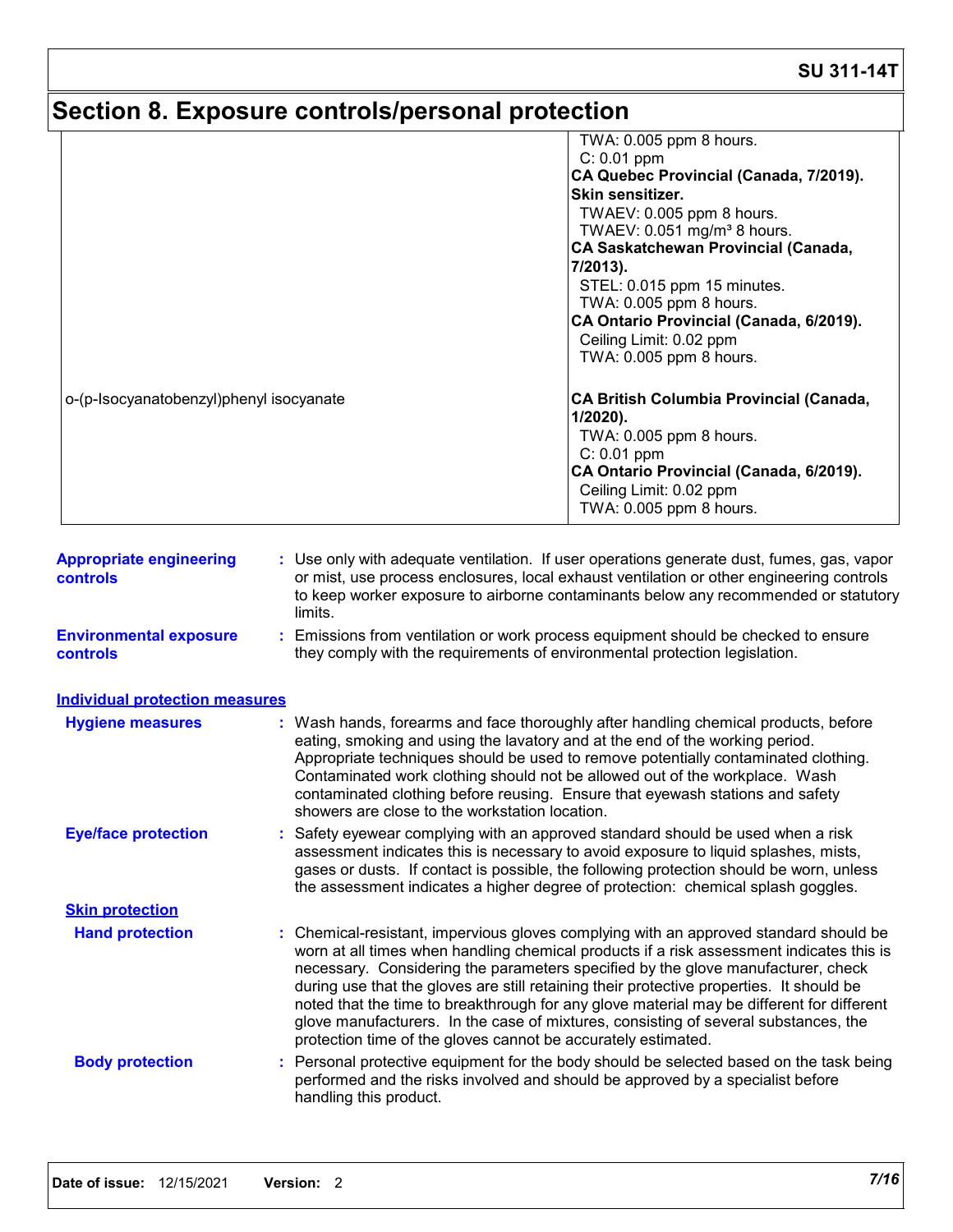# **Section 8. Exposure controls/personal protection**

| <b>Other skin protection</b>  | : Appropriate footwear and any additional skin protection measures should be selected<br>based on the task being performed and the risks involved and should be approved by a<br>specialist before handling this product.                                                           |
|-------------------------------|-------------------------------------------------------------------------------------------------------------------------------------------------------------------------------------------------------------------------------------------------------------------------------------|
| <b>Respiratory protection</b> | : Based on the hazard and potential for exposure, select a respirator that meets the<br>appropriate standard or certification. Respirators must be used according to a<br>respiratory protection program to ensure proper fitting, training, and other important<br>aspects of use. |

### **Section 9. Physical and chemical properties and safety characteristics**

The conditions of measurement of all properties are at standard temperature and pressure unless otherwise indicated.

| <u>Appearance</u>                                                 |    |                                |
|-------------------------------------------------------------------|----|--------------------------------|
| <b>Physical state</b>                                             | ÷. | Liquid. [Clear.]               |
| Color                                                             | t. | Purple to Black.               |
| Odor                                                              |    | Slight.                        |
| <b>Odor threshold</b>                                             | ŧ. | Not available.                 |
| pH                                                                |    | Not available.                 |
| <b>Melting point/freezing point</b>                               | ÷. | Not available.                 |
| <b>Boiling point, initial boiling</b><br>point, and boiling range | ÷. | Not available.                 |
| <b>Flash point</b>                                                |    | Closed cup: >93.3°C (>199.9°F) |
| <b>Evaporation rate</b>                                           |    | Not available.                 |
| <b>Flammability</b>                                               |    | Not available.                 |
| <b>Lower and upper explosion</b><br>limit/flammability limit      | t. | Not available.                 |
| <b>Vapor pressure</b>                                             | t. | Not available.                 |
| <b>Relative vapor density</b>                                     |    | Not available.                 |
| <b>Relative density</b>                                           | ÷. | Not available.                 |
| <b>Solubility</b>                                                 |    | Slightly soluble in water.     |
| <b>Solubility in water</b>                                        | ÷. | Slightly soluble.              |
| <b>Miscible with water</b>                                        |    | Not available.                 |
| <b>Partition coefficient: n-</b><br>octanol/water                 | t. | Not applicable.                |
| <b>Auto-ignition temperature</b>                                  | t  | Not available.                 |
| <b>Decomposition temperature</b>                                  | ÷. | Not available.                 |
| <b>Viscosity</b>                                                  |    | Not available.                 |
| Flow time (ISO 2431)                                              |    | Not available.                 |
| <b>Particle characteristics</b>                                   |    |                                |
| <b>Median particle size</b>                                       |    | Not applicable.                |
| <b>VOC content</b>                                                | ۰  | Not available.                 |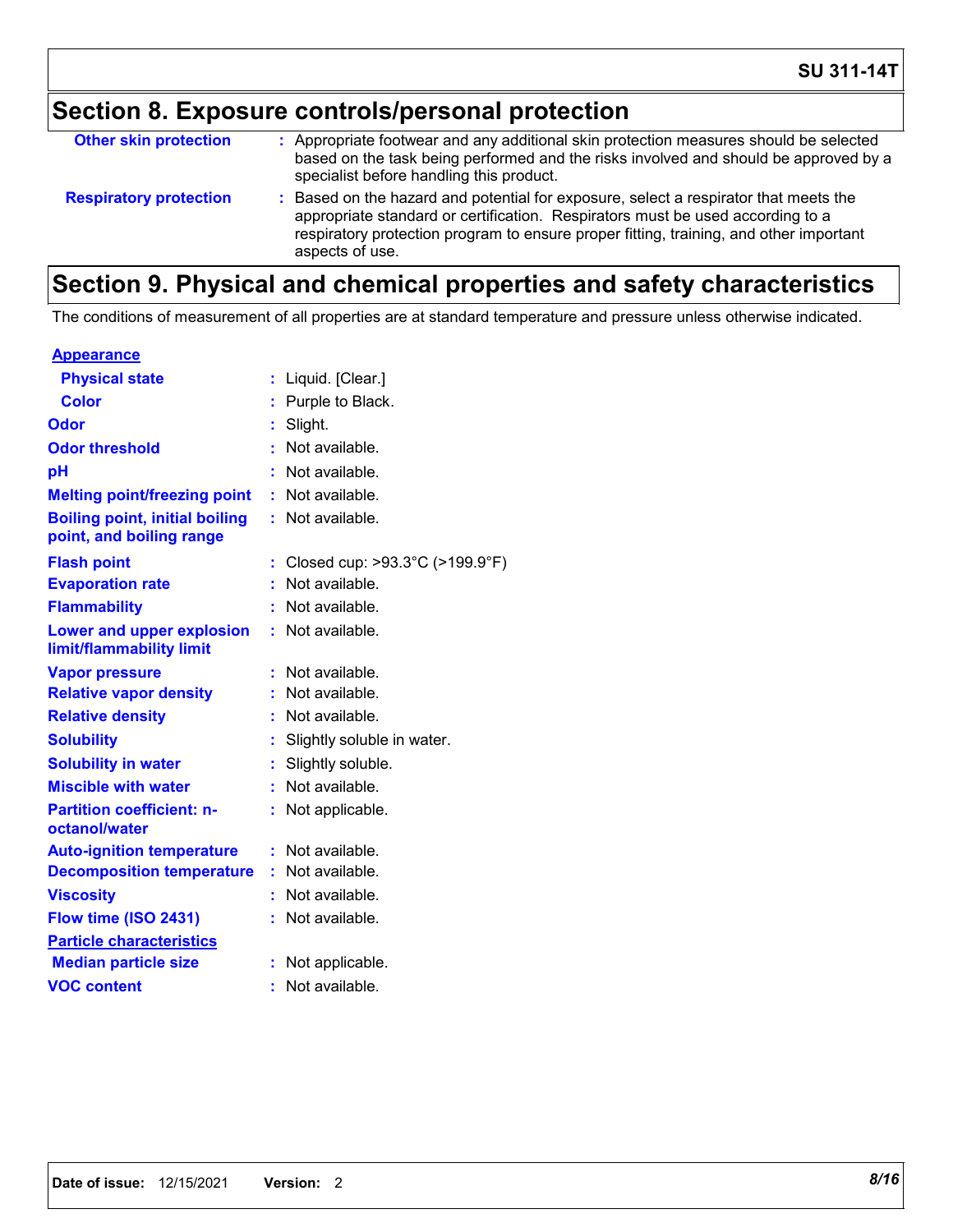### **Section 10. Stability and reactivity**

| <b>Hazardous decomposition</b><br>products   | : Carbon monoxide, carbon dioxide, nitrogen oxides.                                          |
|----------------------------------------------|----------------------------------------------------------------------------------------------|
| Incompatible materials                       | : Reactive or incompatible with the following materials: oxidizing materials and alkalis.    |
| <b>Conditions to avoid</b>                   | : No specific data.                                                                          |
| <b>Possibility of hazardous</b><br>reactions | : Under normal conditions of storage and use, hazardous reactions will not occur.            |
| <b>Chemical stability</b>                    | : The product is stable. Reacts with Isocyanates.                                            |
| <b>Reactivity</b>                            | : No specific test data related to reactivity available for this product or its ingredients. |

### **Section 11. Toxicological information**

#### **Information on toxicological effects**

#### **Acute toxicity**

| <b>Product/ingredient name</b>         | <b>Result</b> | <b>Species</b> | <b>Dose</b>            | <b>Exposure</b> |
|----------------------------------------|---------------|----------------|------------------------|-----------------|
| 2,2' -Oxybisethanol                    | LD50 Dermal   | Rabbit         | 11890 mg/kg            |                 |
|                                        | LD50 Oral     | Rat            | 12000 mg/kg            |                 |
| Ethanediol                             | LD50 Oral     | Rat            | 4700 mg/kg             |                 |
| Isocyanic acid,                        | LD50 Dermal   | Rabbit         | >9400 mg/kg            |                 |
| polymethylenepolyphenylene             |               |                |                        |                 |
| ester                                  | LD50 Oral     | Rat            | 49 g/kg                |                 |
|                                        |               |                |                        |                 |
| 4,4'-Methylenediphenyl<br>Diisocyanate | LD50 Oral     | Rat            | $ 9200 \text{ mg/kg} $ |                 |

#### **Irritation/Corrosion**

| <b>Product/ingredient name</b>         | <b>Result</b>            | <b>Species</b> | <b>Score</b> | <b>Exposure</b>  | <b>Observation</b>       |
|----------------------------------------|--------------------------|----------------|--------------|------------------|--------------------------|
| 2,2'-Oxybisethanol                     | Eyes - Mild irritant     | Rabbit         |              | 50 <sub>mg</sub> |                          |
|                                        | Skin - Mild irritant     | Rabbit         |              | $500 \text{ mg}$ |                          |
| Ethanediol                             | Eyes - Mild irritant     | Rabbit         |              | 24 hours 500     |                          |
|                                        |                          |                |              | mg               |                          |
|                                        | Eyes - Mild irritant     | Rabbit         |              | 1 hours 100      | $\overline{\phantom{a}}$ |
|                                        |                          |                |              | mg               |                          |
|                                        | Eyes - Moderate irritant | Rabbit         |              | 6 hours 1440     |                          |
|                                        |                          |                |              | mg               |                          |
|                                        | Skin - Mild irritant     | Rabbit         |              | 555 mg           | $\overline{\phantom{0}}$ |
| Isocyanic acid,                        | Eyes - Mild irritant     | Rabbit         |              | $100 \text{ mg}$ | $\overline{\phantom{0}}$ |
| polymethylenepolyphenylene             |                          |                |              |                  |                          |
| ester                                  |                          |                |              |                  |                          |
| 4,4'-Methylenediphenyl<br>Diisocyanate | Eyes - Moderate irritant | Rabbit         |              | 100 mg           | $\overline{\phantom{0}}$ |

#### **Sensitization**

There is no data available.

#### **Mutagenicity**

There is no data available.

#### **Carcinogenicity**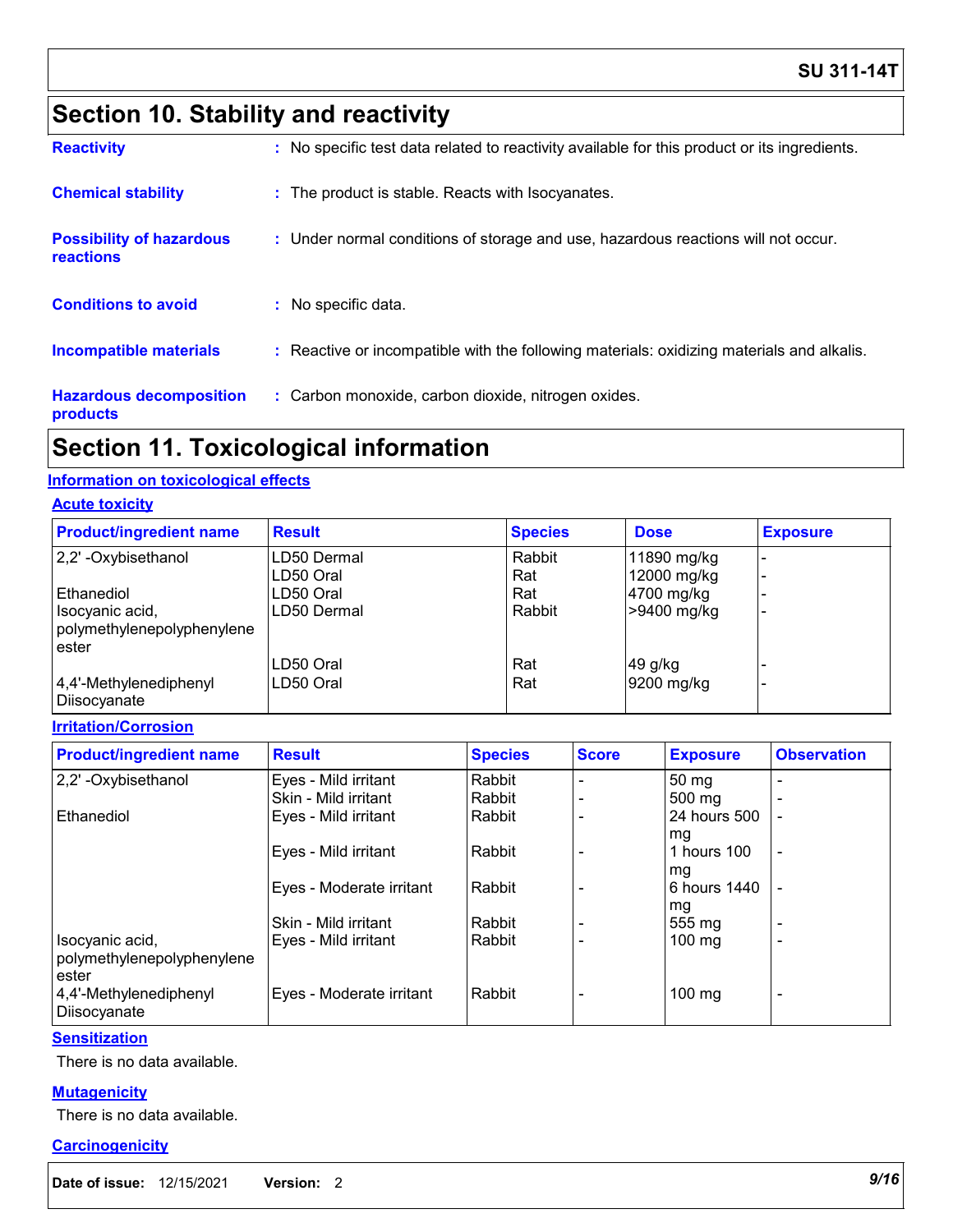#### **SU 311-14T**

### **Section 11. Toxicological information**

#### **Classification United States**

| <b>Product/ingredient name</b>                                                                       | <b>OSHA</b> | <b>IARC</b> | <b>NTP</b> |
|------------------------------------------------------------------------------------------------------|-------------|-------------|------------|
| Isocyanic acid,<br>polymethylenepolyphenylene<br>ester<br>$ 4,4'$ -Methylenediphenyl<br>Diisocyanate |             | J<br>3      |            |

#### **Classification Canada**

| <b>Product/ingredient name</b>                   | <b>IARC</b> | <b>NTP</b> | <b>ACGIH</b> |
|--------------------------------------------------|-------------|------------|--------------|
| l Ethanediol                                     |             |            | A4           |
| Isocyanic acid, polymethylenepolyphenylene ester |             |            |              |
| 4,4'-Methylenediphenyl Diisocyanate              |             |            |              |

#### **Reproductive toxicity**

There is no data available.

#### **Teratogenicity**

There is no data available.

#### **Specific target organ toxicity (single exposure)**

| <b>Name</b>                                      | <b>Category</b> | <b>Route of</b><br>exposure | <b>Target organs</b>                    |
|--------------------------------------------------|-----------------|-----------------------------|-----------------------------------------|
| Isocyanic acid, polymethylenepolyphenylene ester | Category 3      |                             | Respiratory tract<br><i>I</i> rritation |
| 4,4'-Methylenediphenyl Diisocyanate              | Category 3      |                             | Respiratory tract<br>l irritation       |
| o-(p-Isocyanatobenzyl)phenyl isocyanate          | Category 3      |                             | Respiratory tract<br><b>lirritation</b> |

#### **Specific target organ toxicity (repeated exposure)**

| <b>Name</b>                                                                                                                        | <b>Category</b>                        | <b>Route of</b><br>exposure | <b>Target organs</b> |
|------------------------------------------------------------------------------------------------------------------------------------|----------------------------------------|-----------------------------|----------------------|
| Isocyanic acid, polymethylenepolyphenylene ester<br>4,4'-Methylenediphenyl Diisocyanate<br>o-(p-Isocyanatobenzyl)phenyl isocyanate | Category 2<br>Category 2<br>Category 2 | l inhalation                | respiratory system   |

#### **Aspiration hazard**

There is no data available.

#### **Information on the likely routes of exposure :** Routes of entry anticipated: Oral, Dermal, Inhalation.

#### **Potential acute health effects**

| <b>Eve contact</b>  | : Causes serious eye irritation.                                             |
|---------------------|------------------------------------------------------------------------------|
| <b>Inhalation</b>   | : May cause allergy or asthma symptoms or breathing difficulties if inhaled. |
| <b>Skin contact</b> | : Causes skin irritation. May cause an allergic skin reaction.               |
| <b>Ingestion</b>    | : No known significant effects or critical hazards.                          |

#### **Symptoms related to the physical, chemical and toxicological characteristics**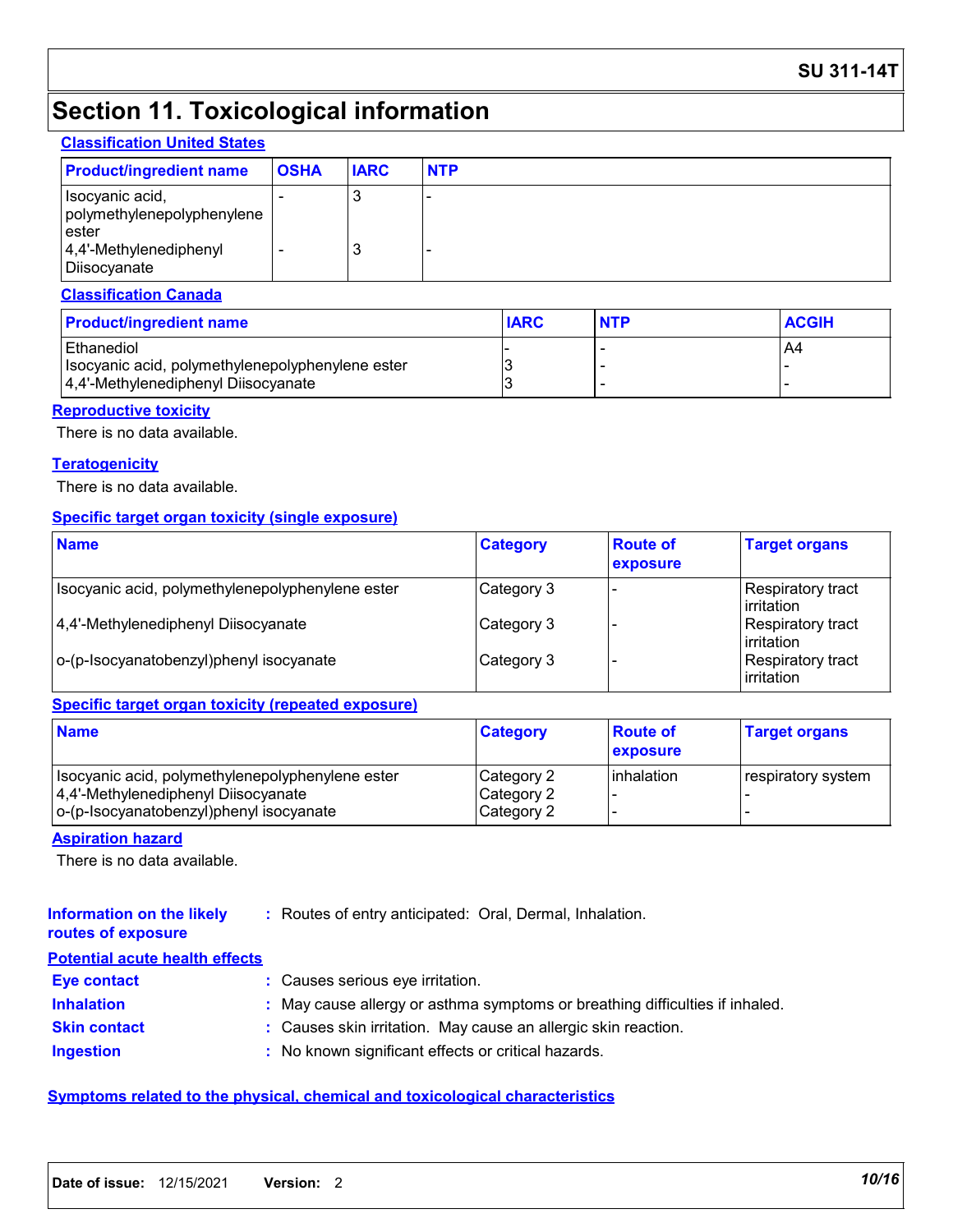# **Section 11. Toxicological information**

| <b>Eye contact</b>                      | : Adverse symptoms may include the following:<br>pain or irritation<br>watering<br>redness                                                                                     |
|-----------------------------------------|--------------------------------------------------------------------------------------------------------------------------------------------------------------------------------|
| <b>Inhalation</b>                       | : Adverse symptoms may include the following:<br>wheezing and breathing difficulties<br>asthma                                                                                 |
| <b>Skin contact</b>                     | : Adverse symptoms may include the following:<br>irritation<br>redness                                                                                                         |
| <b>Ingestion</b>                        | : No known significant effects or critical hazards.                                                                                                                            |
|                                         | Delayed and immediate effects and also chronic effects from short and long term exposure                                                                                       |
| <b>Short term exposure</b>              |                                                                                                                                                                                |
| <b>Potential immediate</b><br>effects   | : No known significant effects or critical hazards.                                                                                                                            |
| <b>Potential delayed effects</b>        | : No known significant effects or critical hazards.                                                                                                                            |
| <b>Long term exposure</b>               |                                                                                                                                                                                |
| <b>Potential immediate</b><br>effects   | : No known significant effects or critical hazards.                                                                                                                            |
| <b>Potential delayed effects</b>        | : No known significant effects or critical hazards.                                                                                                                            |
| <b>Potential chronic health effects</b> |                                                                                                                                                                                |
| <b>General</b>                          | : May cause damage to organs through prolonged or repeated exposure. Once<br>sensitized, a severe allergic reaction may occur when subsequently exposed to very low<br>levels. |
| <b>Carcinogenicity</b>                  | : Suspected of causing cancer. Risk of cancer depends on duration and level of<br>exposure.                                                                                    |
| <b>Mutagenicity</b>                     | : No known significant effects or critical hazards.                                                                                                                            |
| <b>Reproductive toxicity</b>            | : No known significant effects or critical hazards.                                                                                                                            |
|                                         |                                                                                                                                                                                |

### **Numerical measures of toxicity**

#### **Acute toxicity estimates**

| <b>Product/ingredient name</b>                                       | Oral (mg/<br>kg) | <b>Dermal</b><br>(mg/kg) | <b>Inhalation</b><br>(gases)<br>(ppm) | <b>Inhalation</b><br>(vapors)<br>(mg/l) | <b>Inhalation</b><br>(dusts and<br>mists) (mg/ |
|----------------------------------------------------------------------|------------------|--------------------------|---------------------------------------|-----------------------------------------|------------------------------------------------|
|                                                                      | 3106.5           | N/A                      | N/A                                   | 572.2                                   | 78                                             |
| 2,2'-Oxybisethanol                                                   | <b>1500</b>      | 11890                    | N/A                                   | N/A                                     | N/A                                            |
| Ethanediol                                                           | 500              | N/A                      | N/A                                   | N/A                                     | N/A                                            |
| Isocyanic acid, polymethylenepolyphenylene ester                     | 49000            | N/A                      | N/A                                   | 11                                      | N/A                                            |
| 4,4'-Methylenediphenyl Diisocyanate                                  | 9200             | N/A                      | N/A                                   | N/A                                     | 1.5                                            |
| N-[3-(dimethylamino)propyl]-N,N',N'-trimethylpropane-<br>1.3-diamine | 500              | N/A                      | N/A                                   | N/A                                     | N/A                                            |
| o-(p-Isocyanatobenzyl)phenyl isocyanate                              | N/A              | N/A                      | N/A                                   | N/A                                     | 1.5                                            |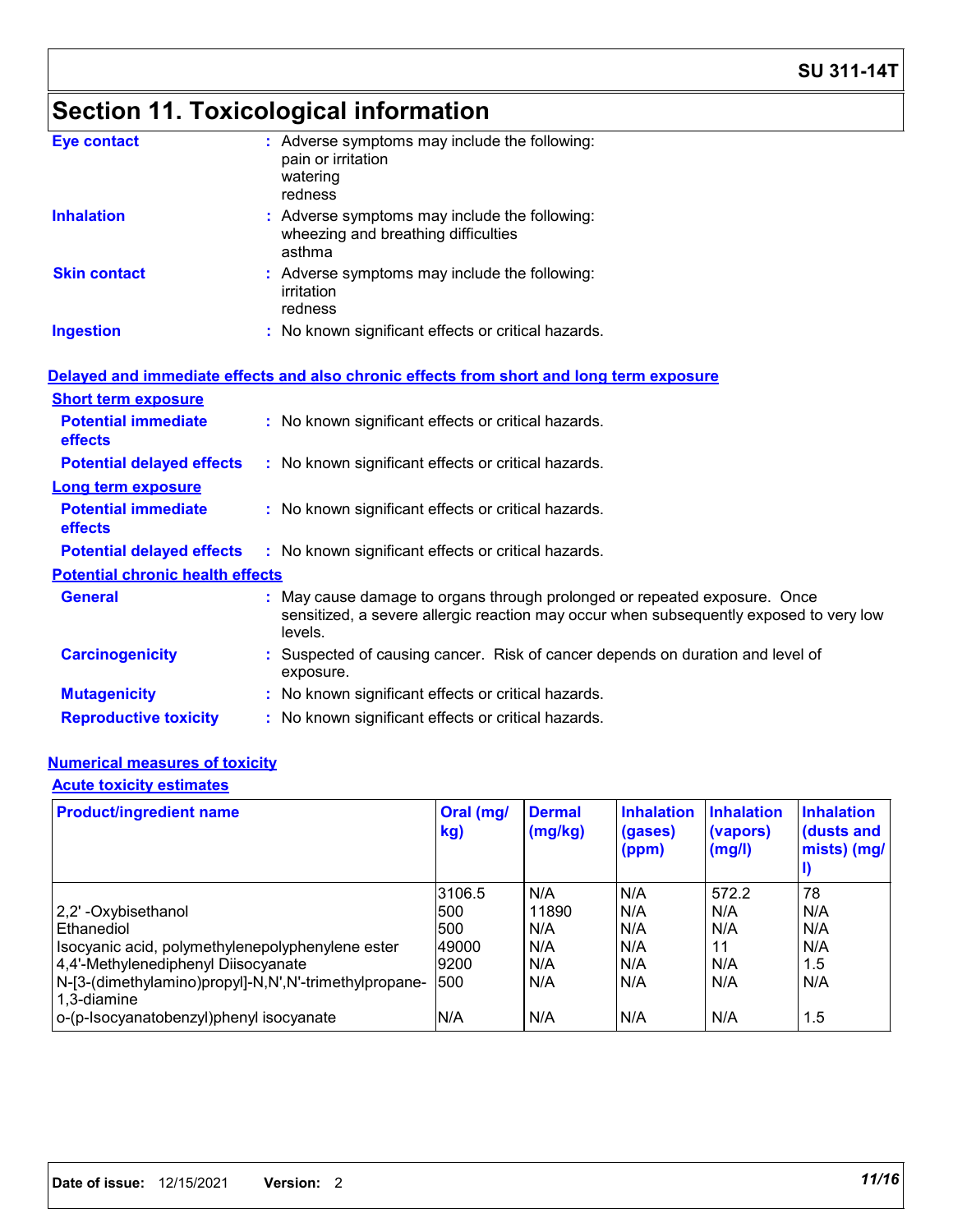### **Section 12. Ecological information**

#### **Toxicity**

| <b>Product/ingredient name</b> | <b>Result</b>                        | <b>Species</b>                                | <b>Exposure</b> |
|--------------------------------|--------------------------------------|-----------------------------------------------|-----------------|
| $ 2,2$ ' -Oxybisethanol        | Acute LC50 75200000 µg/L Fresh water | <b>Fish - Pimephales promelas</b>             | 96 hours        |
| Ethanediol                     | Acute LC50 6900000 µg/L Fresh water  | Crustaceans - Ceriodaphnia<br>dubia - Neonate | 48 hours        |
|                                | Acute LC50 41000 mg/L Fresh water    | Daphnia - Daphnia magna -<br>l Neonate        | l 48 hours      |
|                                | Acute LC50 8050000 µg/L Fresh water  | <b>Fish - Pimephales promelas</b>             | 196 hours       |

#### **Persistence and degradability**

There is no data available.

#### **Bioaccumulative potential**

| <b>Product/ingredient name</b>          | $LogP_{ow}$              | <b>BCF</b> | <b>Potential</b> |
|-----------------------------------------|--------------------------|------------|------------------|
| 2,2' -Oxybisethanol                     | $-1.98$                  | 100        | low              |
| <b>Ethanediol</b>                       | $-1.36$                  |            | low              |
| 4,4'-Methylenediphenyl                  | 4.51                     | 200        | low              |
| Diisocyanate                            |                          |            |                  |
| N-[3-(dimethylamino)propyl]-            | $\overline{\phantom{0}}$ | ာ          | low              |
| N,N',N'-trimethylpropane-               |                          |            |                  |
| 1,3-diamine                             |                          |            |                  |
| $ o$ -(p-Isocyanatobenzyl)phenyl   4.51 |                          | 200        | low              |
| isocyanate                              |                          |            |                  |

#### **Mobility in soil**

**Soil/water partition coefficient (K**<sub>oc</sub>) **:** Not available.

**Other adverse effects** : No known significant effects or critical hazards.

### **Section 13. Disposal considerations**

#### The generation of waste should be avoided or minimized wherever possible. Disposal of this product, solutions and any by-products should comply with the requirements of environmental protection and waste disposal legislation and any regional local authority requirements. Dispose of surplus and non-recyclable products via a licensed waste disposal contractor. Waste should not be disposed of untreated to the sewer unless fully compliant with the requirements of all authorities with jurisdiction. Waste packaging should be recycled. Incineration or landfill should only be considered when recycling is not feasible. This material and its container must be disposed of in a safe way. Care should be taken when handling empty containers that have not been cleaned or rinsed out. Empty containers or liners may retain some product residues. Avoid dispersal of spilled material and runoff and contact with soil, waterways, drains and sewers. **Disposal methods :**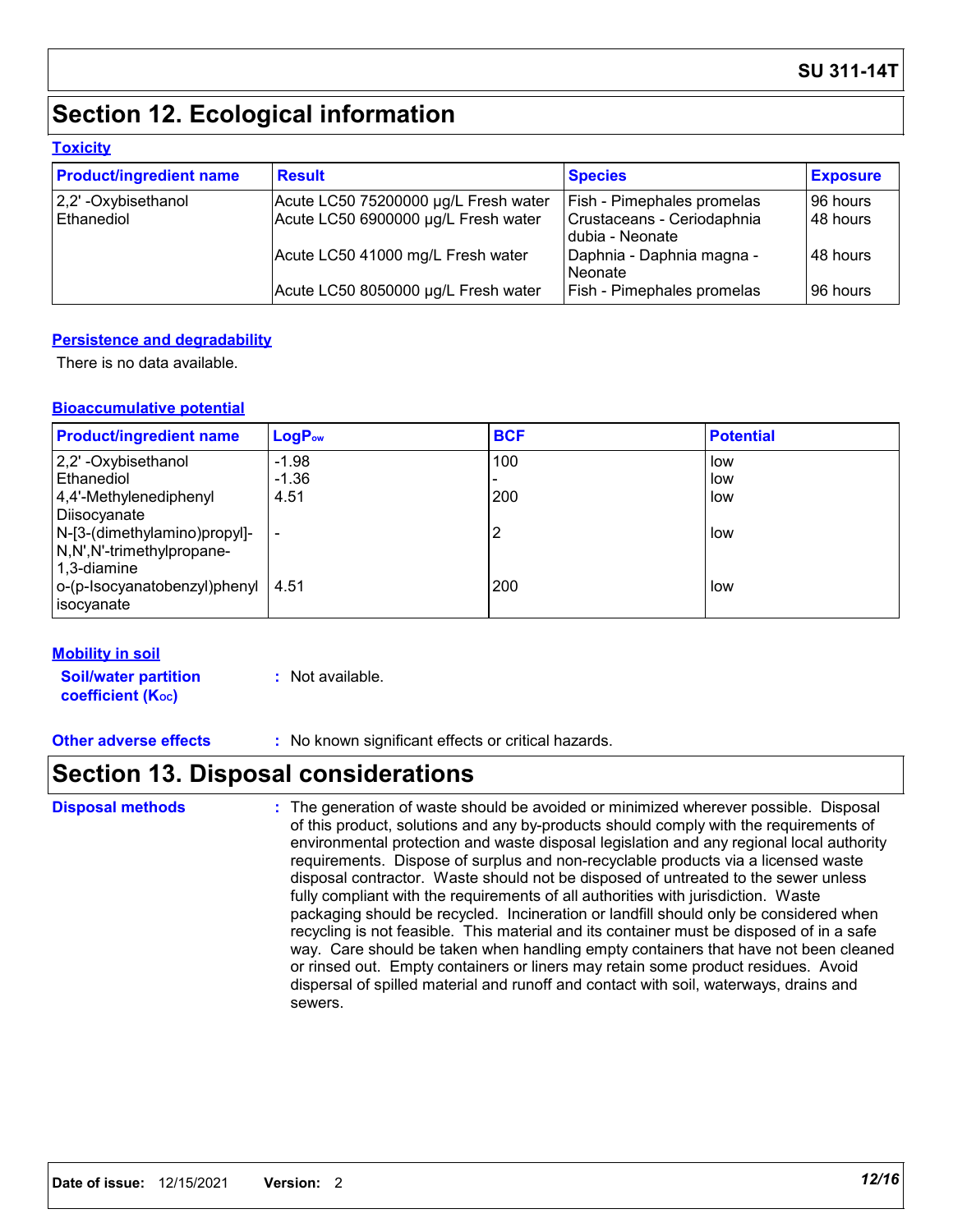### **Section 14. Transport information**

|                                      | <b>DOT Classification</b> | <b>TDG Classification</b> | <b>IMDG</b>    | <b>IATA</b>    |
|--------------------------------------|---------------------------|---------------------------|----------------|----------------|
| <b>UN number</b>                     | Not regulated.            | Not regulated.            | Not regulated. | Not regulated. |
| <b>UN proper</b><br>shipping name    |                           |                           |                |                |
| <b>Transport</b><br>hazard class(es) |                           |                           |                |                |
| <b>Packing group</b>                 | $\overline{\phantom{0}}$  |                           |                |                |
| <b>Environmental</b><br>hazards      | No.                       | No.                       | No.            | No.            |

**AERG** : Not applicable

**Special precautions for user Transport within user's premises:** always transport in closed containers that are **:** upright and secure. Ensure that persons transporting the product know what to do in the event of an accident or spillage.

**Transport in bulk according :** Not available. **to IMO instruments**

### **Section 15. Regulatory information**

| <b>U.S. Federal regulations</b>                                                   | : TSCA 8(a) PAIR: 4,4'-Methylenediphenyl Diisocyanate; o-(p-Isocyanatobenzyl)phenyl<br>isocyanate; Phenyl isocyanate; Chlorobenzene                                                                           |  |
|-----------------------------------------------------------------------------------|---------------------------------------------------------------------------------------------------------------------------------------------------------------------------------------------------------------|--|
|                                                                                   | TSCA 8(a) CDR Exempt/Partial exemption: Not determined                                                                                                                                                        |  |
|                                                                                   | TSCA 8(c) calls for record of SAR: Isocyanic acid, polymethylenepolyphenylene ester;<br>4,4'-Methylenediphenyl Diisocyanate; o-(p-Isocyanatobenzyl)phenyl isocyanate; 2,2'-<br>Methylenediphenyl Diisocyanate |  |
|                                                                                   | Clean Water Act (CWA) 307: 4,4'-Methylenediphenyl Diisocyanate; Chlorobenzene                                                                                                                                 |  |
|                                                                                   | Clean Water Act (CWA) 311: Aniline; Chlorobenzene                                                                                                                                                             |  |
| <b>Clean Air Act Section 112</b><br>(b) Hazardous Air<br><b>Pollutants (HAPS)</b> | : Listed                                                                                                                                                                                                      |  |
| <b>Clean Air Act Section 602</b><br><b>Class I Substances</b>                     | : Not listed                                                                                                                                                                                                  |  |
| <b>Clean Air Act Section 602</b><br><b>Class II Substances</b>                    | : Not listed                                                                                                                                                                                                  |  |
| <b>DEA List I Chemicals</b><br>(Precursor Chemicals)                              | : Not listed                                                                                                                                                                                                  |  |
| <b>DEA List II Chemicals</b><br><b>(Essential Chemicals)</b>                      | : Not listed                                                                                                                                                                                                  |  |
| <b>SARA 302/304</b>                                                               |                                                                                                                                                                                                               |  |
| <b>Composition/information on ingredients</b>                                     |                                                                                                                                                                                                               |  |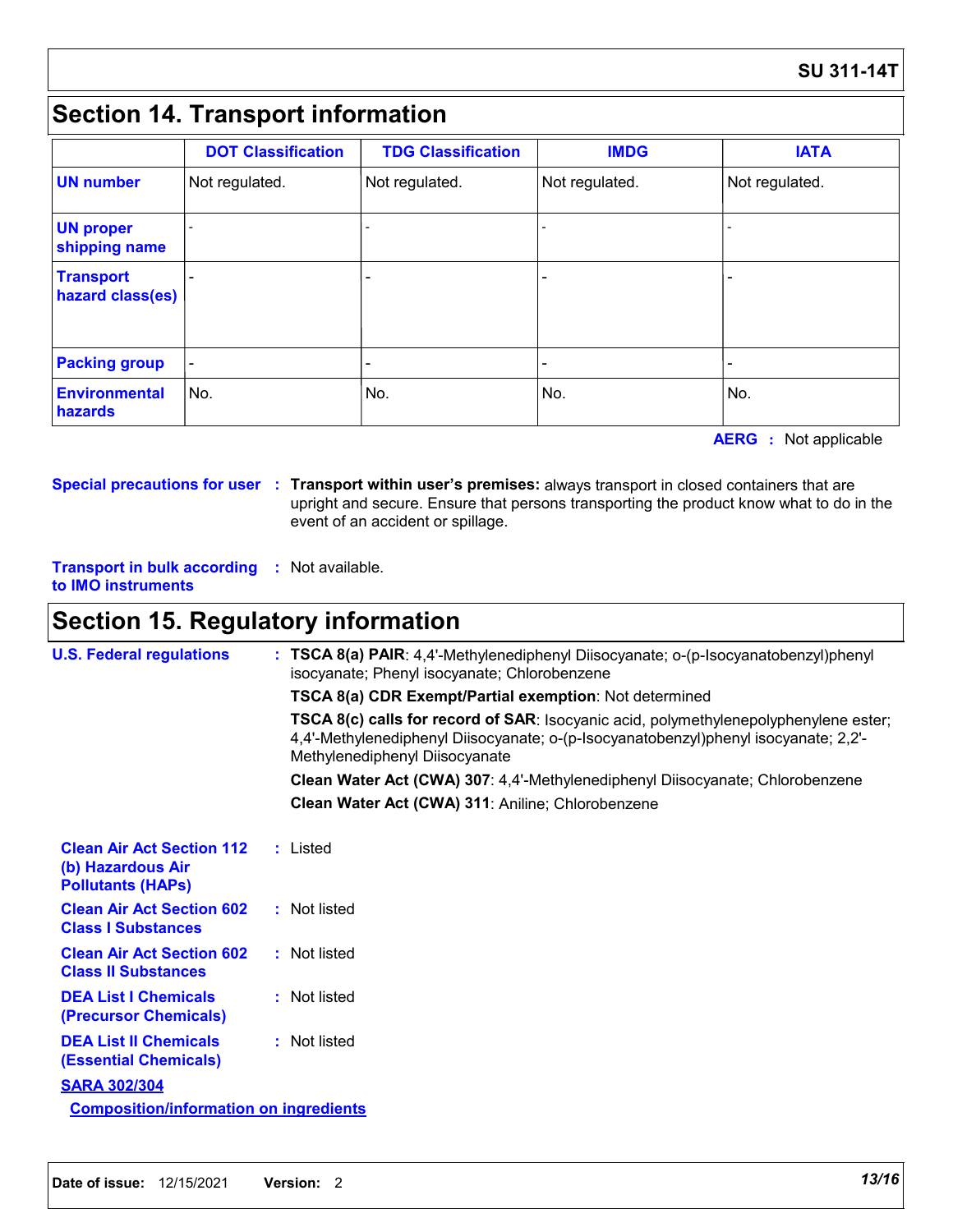# **Section 15. Regulatory information**

|                                                                           | <b>SARA 302 TPQ</b>                                                                                                                                                                                                                                                                 |                                                                                                  |       | <b>SARA 304 RQ</b>                                                                                                                                                                                                                                                                 |       |                                                  |
|---------------------------------------------------------------------------|-------------------------------------------------------------------------------------------------------------------------------------------------------------------------------------------------------------------------------------------------------------------------------------|--------------------------------------------------------------------------------------------------|-------|------------------------------------------------------------------------------------------------------------------------------------------------------------------------------------------------------------------------------------------------------------------------------------|-------|--------------------------------------------------|
| <b>Name</b>                                                               | $\frac{9}{6}$                                                                                                                                                                                                                                                                       | <b>EHS</b>                                                                                       | (Ibs) | (gallons)                                                                                                                                                                                                                                                                          | (Ibs) | (gallons)                                        |
| Aniline                                                                   | ≤0.0025                                                                                                                                                                                                                                                                             | Yes.                                                                                             | 1000  | 117.6                                                                                                                                                                                                                                                                              | 5000  | 587.9                                            |
| <b>SARA 304 RQ</b>                                                        | $: 3333333333.3$ lbs / 151333333.3 kg                                                                                                                                                                                                                                               |                                                                                                  |       |                                                                                                                                                                                                                                                                                    |       |                                                  |
| <b>SARA 311/312</b>                                                       |                                                                                                                                                                                                                                                                                     |                                                                                                  |       |                                                                                                                                                                                                                                                                                    |       |                                                  |
| <b>Classification</b>                                                     | : SKIN CORROSION/IRRITATION - Category 2<br>SERIOUS EYE DAMAGE/ EYE IRRITATION - Category 2A<br>RESPIRATORY SENSITIZATION - Category 1<br>SKIN SENSITIZATION - Category 1<br><b>CARCINOGENICITY - Category 2</b><br>SPECIFIC TARGET ORGAN TOXICITY (REPEATED EXPOSURE) - Category 2 |                                                                                                  |       |                                                                                                                                                                                                                                                                                    |       |                                                  |
| <b>Composition/information on ingredients</b>                             |                                                                                                                                                                                                                                                                                     |                                                                                                  |       |                                                                                                                                                                                                                                                                                    |       |                                                  |
| <b>Name</b>                                                               | $\frac{9}{6}$                                                                                                                                                                                                                                                                       | <b>Classification</b>                                                                            |       |                                                                                                                                                                                                                                                                                    |       |                                                  |
| 2,2'-Oxybisethanol                                                        | $≥10 - ≤18$                                                                                                                                                                                                                                                                         |                                                                                                  |       | <b>ACUTE TOXICITY (oral) - Category 4</b>                                                                                                                                                                                                                                          |       |                                                  |
| Ethanediol                                                                | $≥1 - ≤3$                                                                                                                                                                                                                                                                           |                                                                                                  |       | SERIOUS EYE DAMAGE/ EYE IRRITATION - Category 2B<br><b>ACUTE TOXICITY (oral) - Category 4</b><br>SERIOUS EYE DAMAGE/ EYE IRRITATION - Category 2A                                                                                                                                  |       |                                                  |
| Isocyanic acid,<br>polymethylenepolyphenylene<br>ester                    | ≥1 - ≤3                                                                                                                                                                                                                                                                             | SKIN SENSITIZATION - Category 1<br>EXPOSURE) - Category 2                                        |       | <b>ACUTE TOXICITY (inhalation) - Category 4</b><br>SKIN CORROSION/IRRITATION - Category 2<br>SERIOUS EYE DAMAGE/ EYE IRRITATION - Category 2A<br>RESPIRATORY SENSITIZATION - Category 1<br>(Respiratory tract irritation) - Category 3<br>SPECIFIC TARGET ORGAN TOXICITY (REPEATED |       | SPECIFIC TARGET ORGAN TOXICITY (SINGLE EXPOSURE) |
| 4,4'-Methylenediphenyl<br>Diisocyanate                                    | $≥1 - ≤3$                                                                                                                                                                                                                                                                           | SKIN SENSITIZATION - Category 1<br>EXPOSURE) - Category 2                                        |       | <b>ACUTE TOXICITY (inhalation) - Category 4</b><br>SKIN CORROSION/IRRITATION - Category 2<br>SERIOUS EYE DAMAGE/ EYE IRRITATION - Category 2A<br>RESPIRATORY SENSITIZATION - Category 1<br>(Respiratory tract irritation) - Category 3<br>SPECIFIC TARGET ORGAN TOXICITY (REPEATED |       | SPECIFIC TARGET ORGAN TOXICITY (SINGLE EXPOSURE) |
| N-[3-(dimethylamino)propyl]-N,<br>N', N'-trimethylpropane-<br>1,3-diamine | ≥1 - ≤2.7                                                                                                                                                                                                                                                                           |                                                                                                  |       | <b>ACUTE TOXICITY (oral) - Category 4</b><br>SKIN CORROSION/IRRITATION - Category 1C<br>SERIOUS EYE DAMAGE/ EYE IRRITATION - Category 1                                                                                                                                            |       |                                                  |
| o-(p-Isocyanatobenzyl)phenyl<br>isocyanate                                | ≤0.3                                                                                                                                                                                                                                                                                | SKIN SENSITIZATION - Category 1<br><b>CARCINOGENICITY - Category 2</b><br>EXPOSURE) - Category 2 |       | <b>ACUTE TOXICITY (inhalation) - Category 4</b><br>SKIN CORROSION/IRRITATION - Category 2<br>SERIOUS EYE DAMAGE/ EYE IRRITATION - Category 2A<br>RESPIRATORY SENSITIZATION - Category 1<br>(Respiratory tract irritation) - Category 3<br>SPECIFIC TARGET ORGAN TOXICITY (REPEATED |       | SPECIFIC TARGET ORGAN TOXICITY (SINGLE EXPOSURE) |

#### **SARA 313**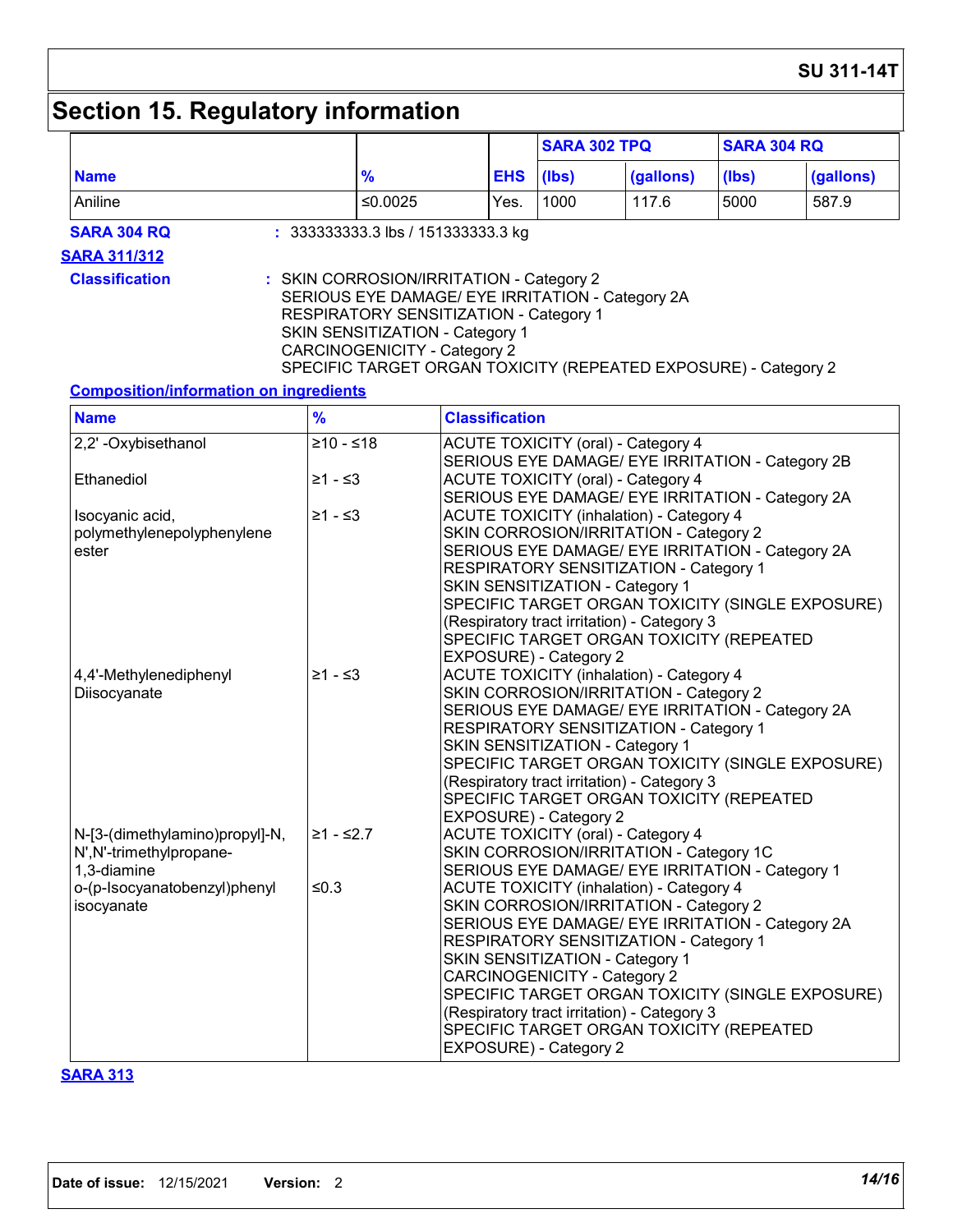#### **SU 311-14T**

### **Section 15. Regulatory information**

|                                           | <b>Product name</b>                                                                                   | <b>CAS number</b>                               | $\frac{9}{6}$                     |
|-------------------------------------------|-------------------------------------------------------------------------------------------------------|-------------------------------------------------|-----------------------------------|
| <b>Form R - Reporting</b><br>requirements | Ethanediol<br>Isocyanic acid, polymethylenepolyphenylene ester<br>4,4'-Methylenediphenyl Diisocyanate | $107 - 21 - 1$<br>9016-87-9<br>$101 - 68 - 8$   | $≥1 - ≤3$<br>l≥1 - ≤3<br>l≥1 - ≤3 |
| <b>Supplier notification</b>              | Ethanediol<br>Isocyanic acid, polymethylenepolyphenylene ester<br>4,4'-Methylenediphenyl Diisocyanate | $107 - 21 - 1$<br>9016-87-9<br>$ 101 - 68 - 8 $ | 21 - ≤3<br>l≥1 - ≤3<br>21 - ≤3    |

SARA 313 notifications must not be detached from the SDS and any copying and redistribution of the SDS shall include copying and redistribution of the notice attached to copies of the SDS subsequently redistributed.

#### **State regulations**

| <b>Massachusetts</b> | : The following components are listed: Ethanediol; 4,4'-Methylenediphenyl Diisocyanate                                                      |
|----------------------|---------------------------------------------------------------------------------------------------------------------------------------------|
| <b>New York</b>      | : The following components are listed: Ethanediol; 4,4'-Methylenediphenyl Diisocyanate                                                      |
| <b>New Jersey</b>    | : The following components are listed: Ethanediol; Isocyanic acid,<br>polymethylenepolyphenylene ester; 4,4'-Methylenediphenyl Diisocyanate |
| Pennsylvania         | : The following components are listed: 2,2' -Oxybisethanol; Oxydipropanol; Ethanediol;<br>4,4'-Methylenediphenyl Diisocyanate               |

#### **California Prop. 65**

**A** WARNING: This product can expose you to chemicals including Aniline and 1,4-Dioxane, which are known to the State of California to cause cancer, and Ethanediol, which is known to the State of California to cause birth defects or other reproductive harm. For more information go to www.P65Warnings.ca.gov.

| Ingredient name | No significant risk   Maximum<br>level | acceptable dosage<br><b>level</b> |
|-----------------|----------------------------------------|-----------------------------------|
| Ethanediol      |                                        | Yes.                              |
| Aniline         | Yes.                                   |                                   |
| 1,4-Dioxane     | Yes.                                   |                                   |

#### **Canadian lists**

**Canadian NPRI :**

: The following components are listed: Ethanediol; Isocyanic acid, polymethylenepolyphenylene ester; 4,4'-Methylenediphenyl Diisocyanate

**CEPA Toxic substances :** The following components are listed: Isocyanic acid, polymethylenepolyphenylene ester; 4,4'-Methylenediphenyl Diisocyanate

#### **International regulations**

**Chemical Weapon Convention List Schedules I, II & III Chemicals** Not listed.

#### **Montreal Protocol**

Not listed.

**Stockholm Convention on Persistent Organic Pollutants** Not listed.

**Rotterdam Convention on Prior Informed Consent (PIC)** Not listed.

#### **UNECE Aarhus Protocol on POPs and Heavy Metals**

Not listed.

#### **Inventory list**